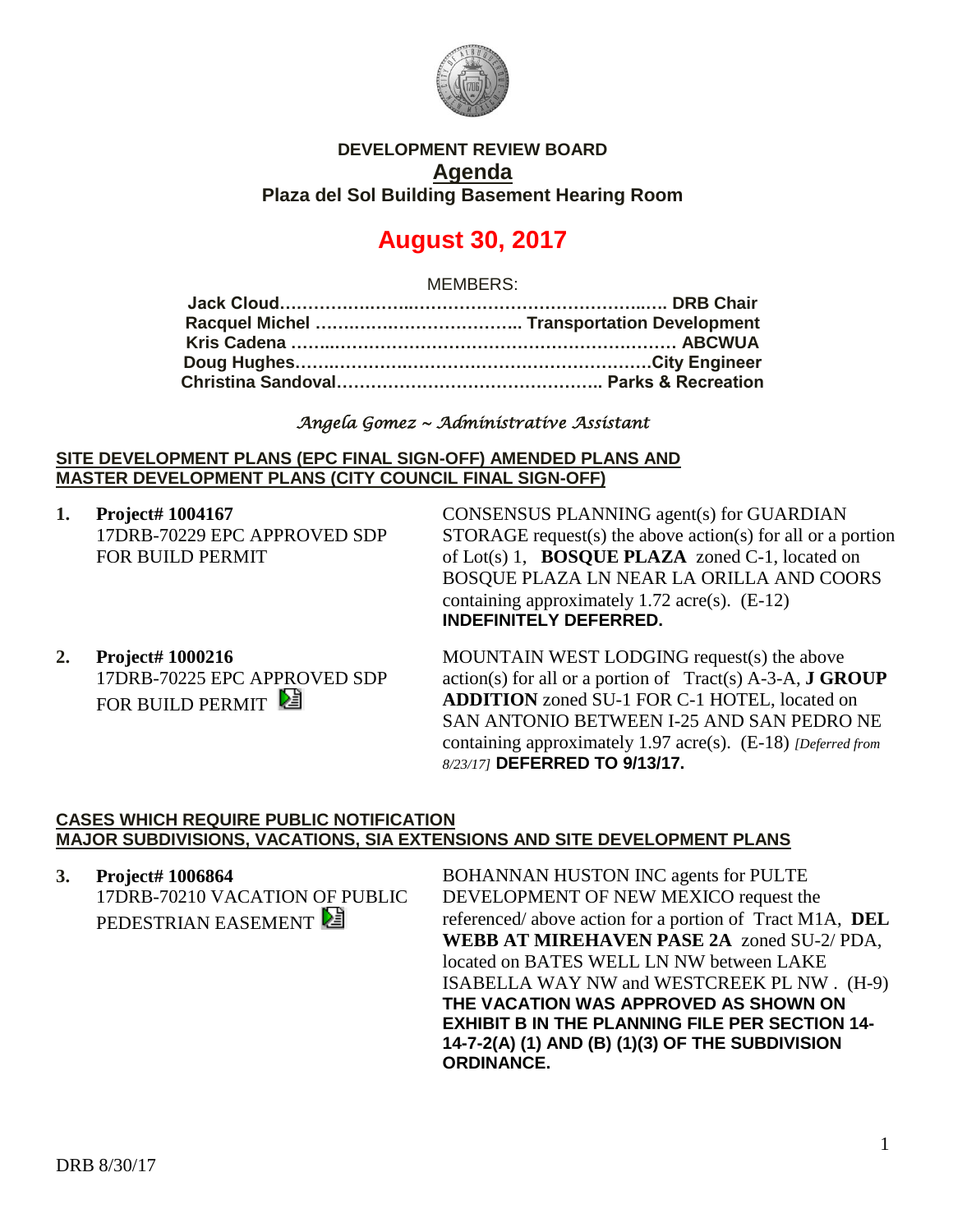**4. Project# 1011348**

17DRB-70211 SITE DEVELOPMENT PLAN FOR BUILDING PERMIT

**5. Project# 1004505** 17DRB-70178 VACATION OF PUBLIC RIGHT-OF-WAY 17DRB-70179 VACATION OF PUBLIC EASEMENT

MODULUS ARCHITECTS INC agents for VENICE CAPITAL, LLC request the referenced/ above action for Tract A-1, Block 3, Tract A Unit B, **NORTH ALBUQUERQUE ACRES,** zoned SU-2/IP OR C, located on PAN AMERICAN FWY NE between PASADENA AVE NE and VENICE AVE NE containing approximately 1.75 acres. (B-18) **DEFERRED TO 9/27/17.**

PRECISION SURVEYS INC agents for CITY OF ALBUQUERQUE request the referenced/ above actions for 4<sup>th</sup> STREET NW and Public Easements adjacent to all or a portion of Lots 1-A, 5-A & 9-A, Block N, **ATLANTIC AND PACIFIC ADDITION** zoned SU-2/ NCR, located in the southwest corner of 4TH ST SW and COAL AVE SW. (K-14) *[Deferred from 8/16/17]* **DEFERRED TO 9/13/17.** 

## **MINOR PLATS, FINAL (MAJOR) PLATS, AMENDED PLATS AND PLANS**

- **6. Project# 1004505** 17DRB-70227 SUBDN DESIGN VARIANCE FROM MIN DPM STDS 17DRB-70228 MINOR - PRELIMINARY/ FINAL PLAT APPROVAL
- **7. Project# 1010050** 17DRB-70226 MINOR - PRELIMINARY/ FINAL PLAT APPROVAL

**8. Project# 1004732** 17DRB-70209 MINOR - FINAL PLAT  $APPROVAL}$ 

PRECISION SURVEYS INC agent(s) for QUATRO Y CARBON request(s) the above action(s) for all or a portion of Lot(s) 1-A, 5-A & 9-A, Block(s) N, **ATLANTIC AND PACIFIC ADDTION** zoned SU-2/ NCR, located on 4TH ST SW containing approximately .6441 acre(s). (K-14) **DEFERRED TO 9/13/17.**

SANDIA LAND SURVEYING agent(s) for JOHN MECHENBIER request(s) the above action(s) for all or a portion of Lot(s) 7A AND 8A, Block(s) 3, Tract A Unit B, **NORTH ALBUQUERQUE ACRES** zoned SU-2, located on PASADENA NE BETWEEN SAN MATEO BLVD NE AND I-25 containing approximately 1.75 acre(s). (B-18) *[Deferred from 8/23/17]* **THE PRELIMINARY/FINAL PLAT WAS APPROVED WITH FINAL SIGN OFF DELEGATED TO THE WATER AUTHORIT FOR VERIFICATION OF TEST RESULTS AND TO PLANNING FOR AMAFCA SIGNATURE, UTILITY COMPANIES SIGNATURES AND FOR AGIS DXF.**

RIO GRANDE ENGINEERING agent(s) for EVERGREEN DEVELOPMENT LTD CO request(s) the above action(s) for all or a portion of Tract(s) A-1 AND A-2, **PROJECTED SECTION 12, T10N, R3E, NMPM** zoned SU-2 LD R-LT, located on MONTOYA BETWEEN FLORAL AND SORITA containing approximately .675 acre(s). (H-12) *[Deferred on 2/15/17, 8/9/17].* **THE FINAL PLAT WAS APROVED WITH FINAL SIGN-OFF DELEGATED TO CITY ENGINEER FOR EASEMENT REVISIONS AND TO PLANNING FOR UTILITY COMPANIES SIGNATURES, AMAFCA SIGNATURE AND AGIS DXF.**